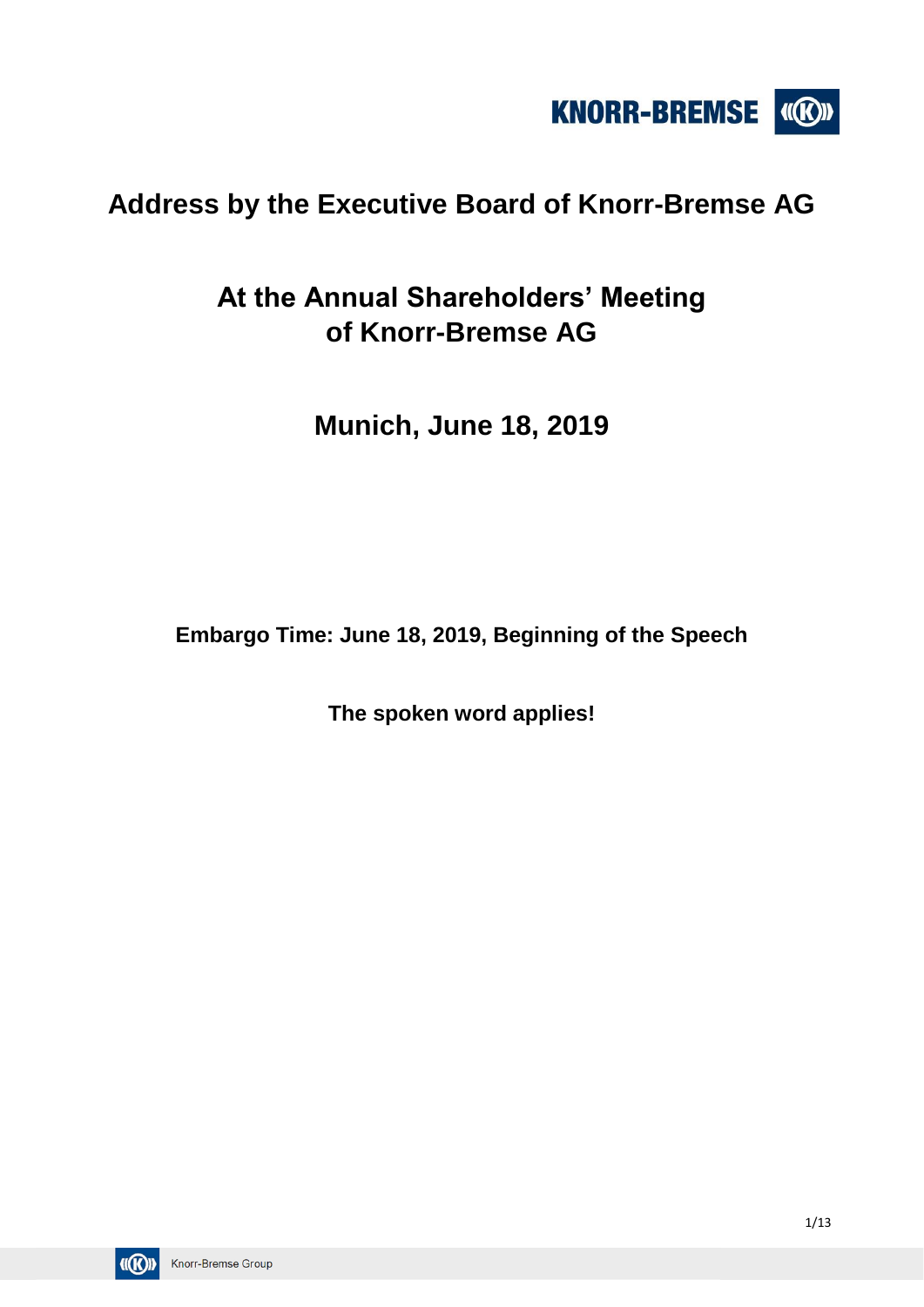**KNORR-BREMSE** 

### **Ralph Heuwing, Member of the Executive Board**

Dear Shareholders,

Dear Shareholder Representatives,

Dear Mr. Thiele,

Ladies and Gentlemen,

On October 12, 2018, we opened a new chapter in our corporate success story. This was the day on which we celebrated Knorr-Bremse AG's stock market premiere. And there was plenty of reason to celebrate.

Despite turbulent market conditions, we succeeded in bringing a convincing IPO to the trading floor.

At EUR 81.64 by the end of the first day of trading, the share price rose a good 2 percent above the EUR 80 issue price. This gave Knorr-Bremse a market capitalization of more than EUR 13 billion, valuing the company at more than EUR 14 billion.

With a placement volume of EUR 3.9 billion, our IPO was the largest by any family-run company in Europe to date. In Germany, it was the sixth-largest IPO ever. The majority of the shares were placed with top-rated capital market players. But with 11,000 securities portfolios in Germany alone, we also have a respectable free float.

With this special event, we have continued to develop Knorr-Bremse's success story and Heinz Hermann Thiele's matchless business achievements. Professor Mangold has already acknowledged Mr. Thiele's extraordinary accomplishments in his earlier address.

Let me add just one thing from the Executive Board's point of view: Dear Mr. Thiele, Knorr-Bremse's entrepreneurial spirit is inextricably linked to your individual achievements. Your ceaseless search for ways to improve our innovation, customer benefits and profitability is both a challenge and an incentive for all of us at Knorr-Bremse.

Now, by going public, we are building on this entrepreneurial achievement and safeguarding our independence and financial flexibility. We have created the best conditions for continuing our profitable growth and thereby generating further added value for you, our shareholders.

The capital market apparently agrees: Based on yesterday's closing price, our share price has risen by 23 percent over the issue price. It has thus significantly outperformed the DAX, which only rose by 3 percent over the same period.

As shareholders, you also benefit directly from our success. Today, the Supervisory Board and Executive Board are proposing to pay out a dividend of EUR 1.75 per share. This corresponds to 45 percent of our net income for the year.

And so, ladies and gentlemen, I warmly welcome you to this year's Annual General Meeting of Knorr-Bremse AG. Welcome to our first Annual General Meeting as a listed company.

All of us on the Executive Board – Dr. Laier, Dr. Wilder and I – are delighted that you accepted our invitation.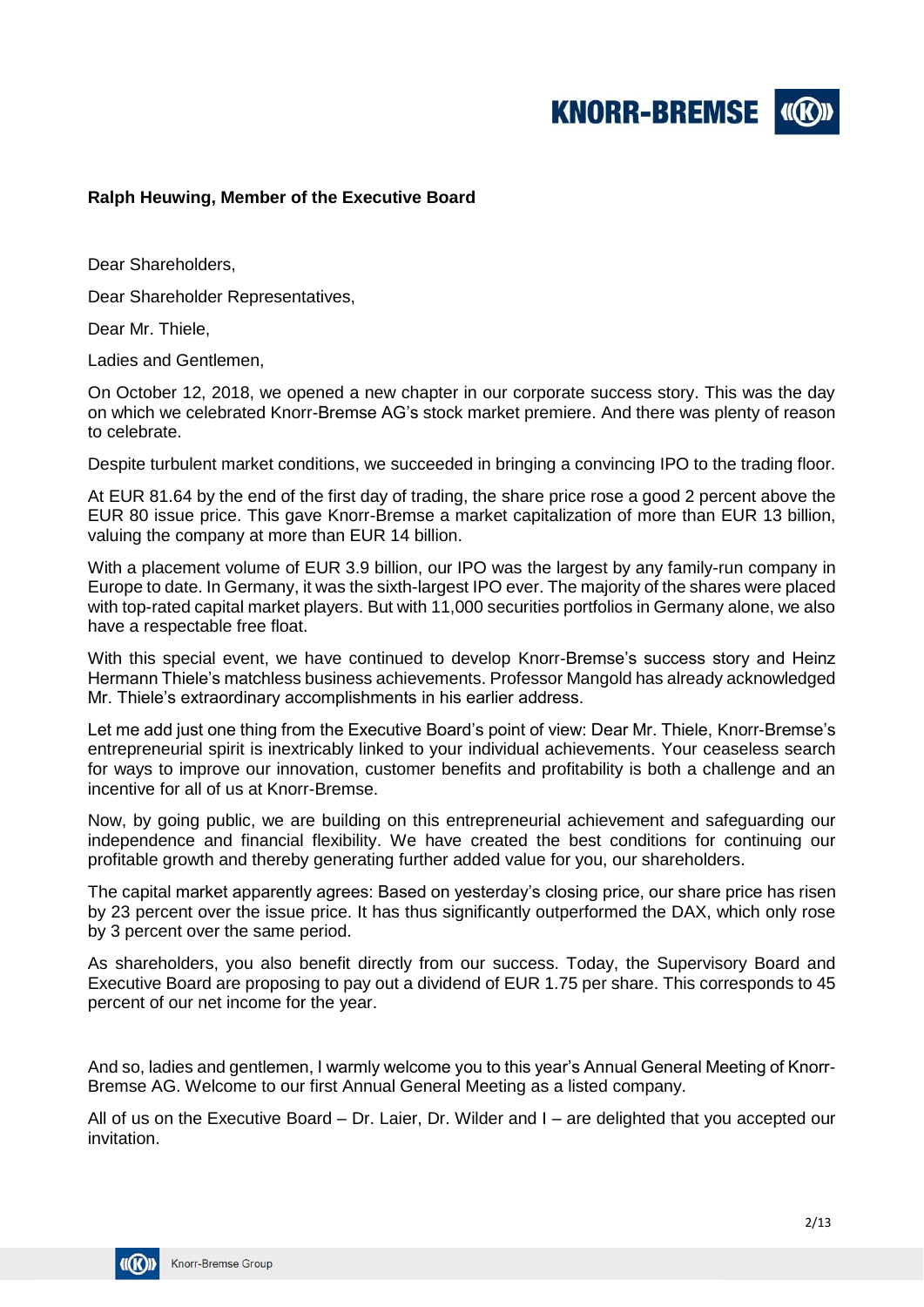

It is perhaps somewhat unusual for no less than three members of the Executive Board to tell you more about our company's business development. But at present, the three of us jointly run the company. This is why we have divided up this speech between us. Fear not: we promise it won't be three times as long!

First, I will take a brief look at the most important results and events of the last financial year. The main part of my speech, however, will focus on corporate strategy. After briefly summarizing the outlook for the current financial year, I will then hand over to my two Executive Board colleagues. Dr. Wilder will give you an insight into our Rail Vehicle Systems division, and Dr. Laier will give you a tour of the world of Commercial Vehicles.

So let's start with last financial year. 2018 was an exceptionally successful year for Knorr-Bremse, especially when we consider the increasingly difficult market environment.

Our order intake exceeded the EUR 7 billion mark for the first time. We increased revenues by 7.5 percent to EUR 6.6 billion – adjusted for currency effects, the true increase was actually 10.5 percent. This meant that the strong revenue growth we have seen over the last few years continued unchecked – since 2003, we have tripled our revenues.

Knorr-Bremse stands on two strong pillars. Both divisions – Rail Vehicle Systems and Commercial Vehicle Systems – and all the regions contributed to this year's dynamic growth.

Our Rail Vehicle Systems division's revenues grew by 6.2 percent to EUR 3.5 billion. Our brakes and doors business showed very positive development, growing by 5 percent in each case. Revenue from HVAC systems rose by an impressive 18 percent.

Our Commercial Vehicle Systems division also experienced strong growth. At EUR 3.2 billion, revenues were 9.3 percent up on last year. So, we actually grew faster than the commercial vehicle market, which expanded by just 6 percent over the same period.

Our Group earnings showed similarly dynamic development. Before interest, taxes, depreciation and amortization, they increased by 5.6 percent to EUR 1.2 billion. This meant that we achieved a 17.8 percent margin. Adjusted for non-recurring effects and disposals of parts of our business, our margin actually reached 18.4 percent. Our net income rose by 7.2 percent to EUR 587 million, laying the foundation for today's dividend proposal.

Ladies and gentlemen, these are record figures. We were only able to achieve them thanks to the hard work of our employees around the world. I would like to express my own sincere thanks to them all, and warmly thank them on your behalf as well.

Our key financial ratios show that we are operating a very profitable and robust business. We are also in excellent financial shape. As you will appreciate, these are the best possible prerequisites for continued growth and for investing in our future. And that is exactly what we are doing, by hiring skilled employees, boosting our innovation and investing in property, plant and equipment.

Last year, our workforce grew once again, increasing by 750 employees to 28,500. In Germany alone, we have created almost 2,500 additional jobs since the financial crisis ten years ago – this is a clear commitment to our home country, and to employment in this country.

Last year, our investments amounted to over EUR 300 million. This is almost a third more than in the previous year. This means we are having a formative impact on the future of mobility. We are making rail and commercial vehicle transportation safer, more reliable, cleaner and more efficient. Around one billion people rely on our products every day – which obliges us to provide the very highest quality.

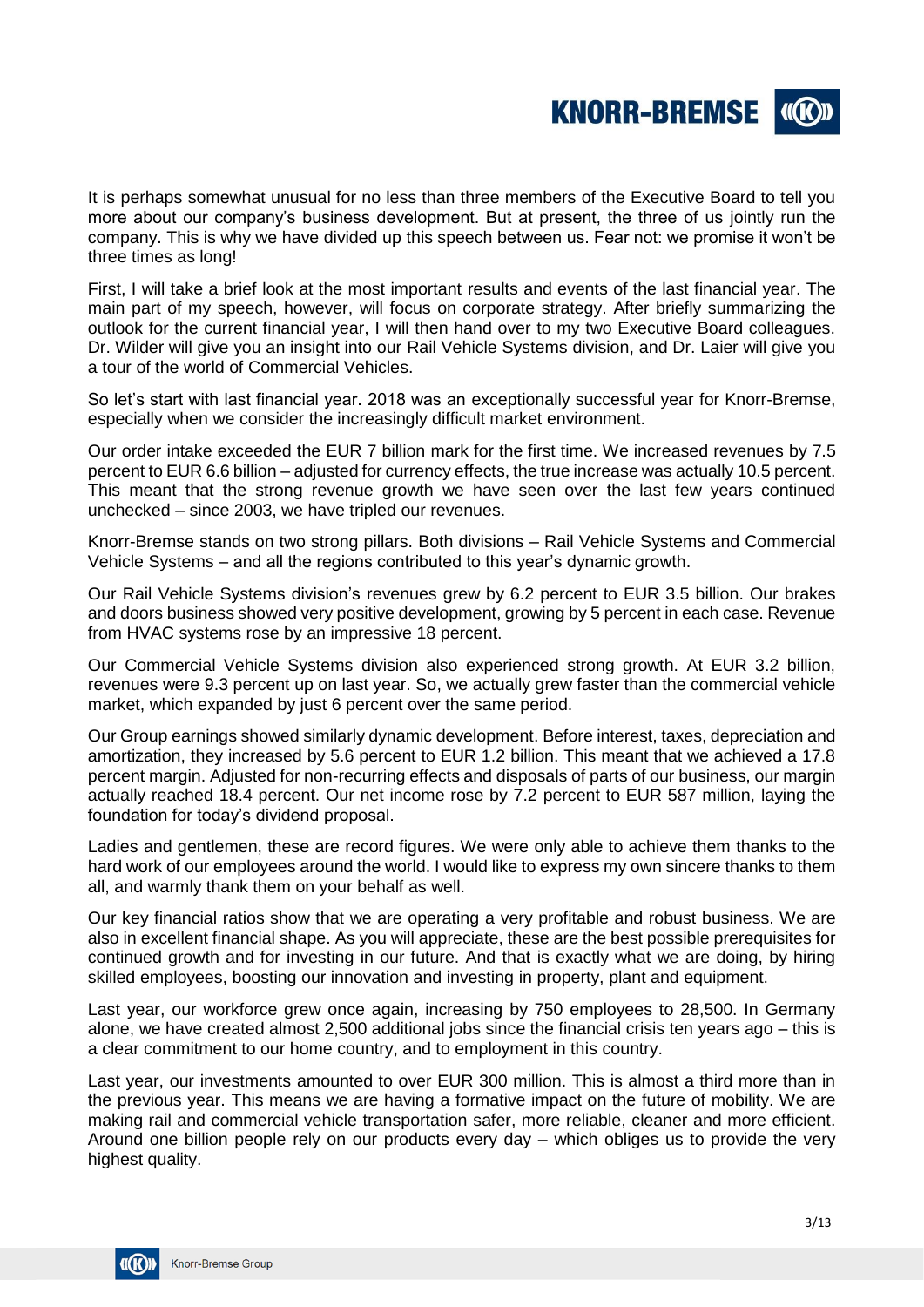

Let us now turn to our corporate strategy. It comprises five action areas:

First: We are systematically extending our technology leadership.

Knorr-Bremse is the world market leader in braking systems for the rail and commercial vehicle sectors. And we are also the trailblazer for other safety-critical subsystems.

Over and over again, we have brought genuine innovations to market – innovations that set industry benchmarks. Our company has produced nine out of every ten innovations that have shaped rail transportation over the past 30 years. We also set standards in the commercial vehicle sector.

Our innovative strength does not come by chance. We invest far more in research and development than our competitors. In the past financial year, we spent EUR 364 million on developing products and systems. This represents 5.5 percent of our revenues.

We now have more than 11,000 patents granted or pending worldwide. Again, none of our competitors can match this performance.

Digitization is, of course, another key issue for us. To develop new products, services, and even business models, we collaborate with startups and external partners. For example, we recently entered into a joint venture with the Technical University of Munich.

And at the end of May, we acquired a stake in Belgian technology company Railnova, which supplies digital solutions for maintaining rail vehicles.

But digitization is not the only area where we benefit enormously from the fact that we combine two market-leading divisions in a single company. Joint development generates economies of scale that one division could not achieve on its own. This is why we operate joint development centers in Munich, Hungary and India.

The products in both divisions are based on the same underlying technologies. Our disk brakes are the best example of this. Initially, they were only used in rail vehicles. Until we came up with the idea of offering them for commercial vehicles as well, in modified form. In doing so, we created a new standard that has largely displaced drum brakes in Europe. And in the meantime, disk brakes are becoming increasingly popular in North America and Asia.

The technologies we develop aim to overcome the great challenges of our time. This brings me to the second action area in our strategy:

We are systematically exploiting the opportunities offered by megatrends.

We regard four societal trends in particular as sustainable, structural growth drivers for our business:

- **■** urbanization.
- eco-efficiency,
- digitization and
- automated driving.

These trends are changing the way we live together, where we live and how we work. They are fundamentally changing our mobility. Knorr-Bremse is ideally positioned not only to benefit from these trends in the long term, but also play an active role in shaping them.

Third: We are systematically pushing ahead with our internationalization.

Knorr-Bremse has been a thoroughly international company for many years: Around half of our revenues are generated outside Europe. We have sites in more than 30 countries. And around 80 percent of our employees work outside Germany.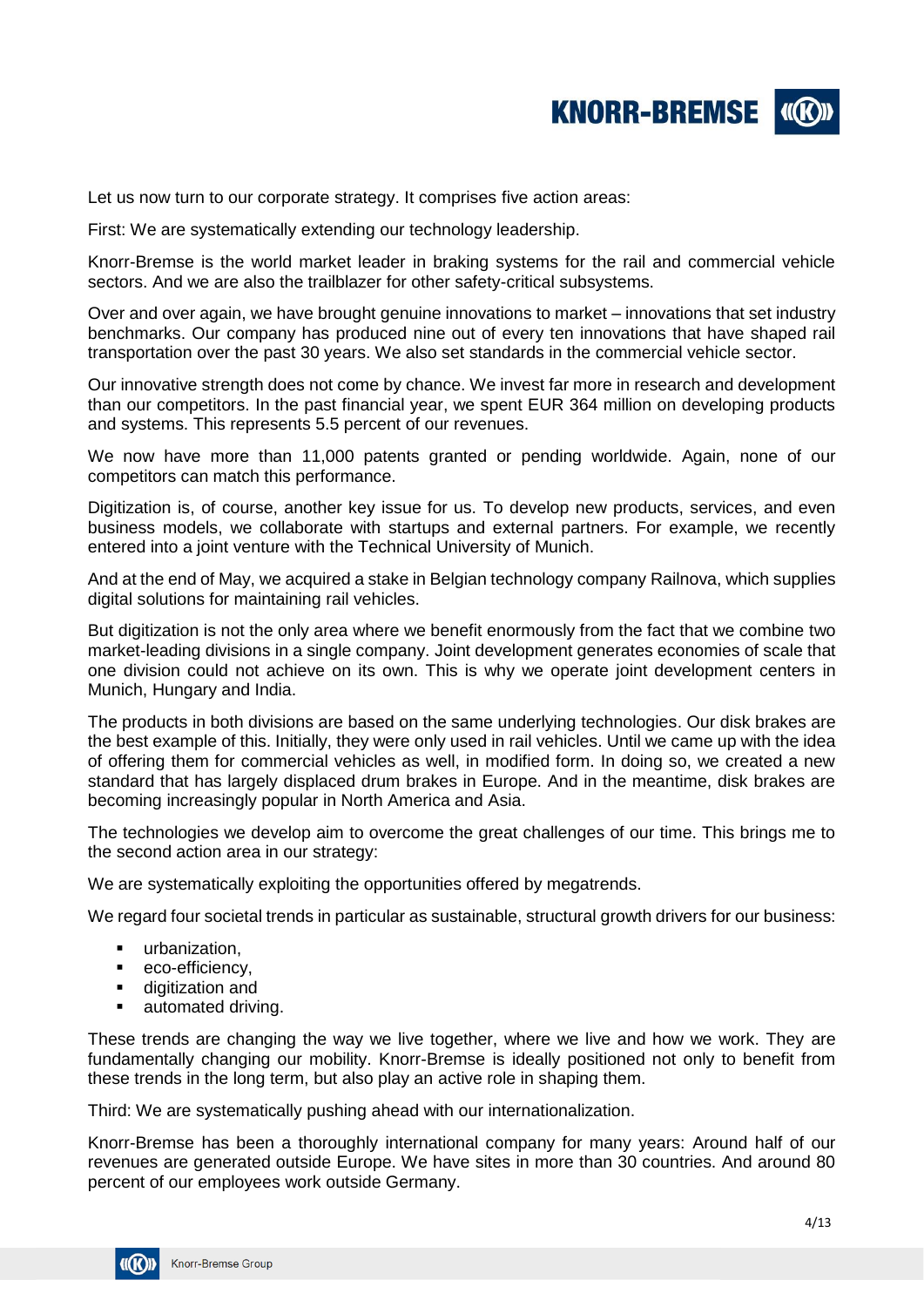

This global presence has two decisive advantages:

On the one hand, it is a growth driver, because it puts us close to our customers and gives us direct access to attractive markets. Only those with a local presence are in a position to make the most of, for example, profitable service business.

On the other hand, it also helps with risk management and diversification. We create local value in all our key markets and are regarded as a national company. This makes us less susceptible to currency fluctuations and import duties – a significant advantage at the present time.

We will continue to follow this path by pursuing global growth through our own efforts, but also by making cross-border acquisitions, entering into joint ventures and investing in startups.

Fourth, we are planning to expand our aftermarket business.

The aftermarket already accounts for a good third of our Group revenues. This business is more robust and less cyclical than our OEM business. It ensures long-term customer loyalty. And it shows above-average returns.

Thanks to our large and growing installed base, both divisions are well positioned to exploit the potential of the aftermarket. Here, vehicle longevity is particularly helpful: around 20 years for commercial vehicles and around 40 years for rail vehicles. Spare parts, repairs and maintenance, as well as overhauls, modernization and retrofitting, ensure that vehicles remain available to customers and retain their value. And provide us with a solid, mutually trusting basis for future new business.

But growth is not the only thing that matters to us  $-$  so does commercial and entrepreneurial "housekeeping". In other words: We must keep our costs under control.

This brings me to the fifth and final action area in our strategy: We will maintain our strong cost focus.

Our markets are characterized by continuous cost pressure. Increasingly, the consolidation of both our customers and competitors is adding to this pressure. And all this is happening at a time of growing economic and political uncertainty.

So, for Knorr-Bremse, consistent cost management, continuous productivity improvements and efficient processes are more important than ever before.

Ladies and Gentlemen,

We are convinced that with this strategy, Knorr-Bremse is ideally equipped to achieve profitable and sustainable growth in the future. And when I say sustainable, I mean it in both senses of the word: in the sense of long-term survival, and in the sense of commitment to sustainable corporate governance.

As a company, we are not just responsible for our own development. We also have obligations to our employees, society and the environment.

We offer our employees an attractive working environment – with secure jobs, challenging tasks and opportunities for professional development. Despite demographic change and a shortage of skilled workers, we still need to attract and recruit highly qualified employees if we are to continue to deliver cutting-edge technological innovations. We are helped in this by our corporate culture, which is characterized by diversity and equal opportunities, but also by trust, responsibility and motivation.

However, our responsibility does not end at our corporate boundaries. Together with our employees, we also assume social responsibility. Part of our mission is to strengthen the environment around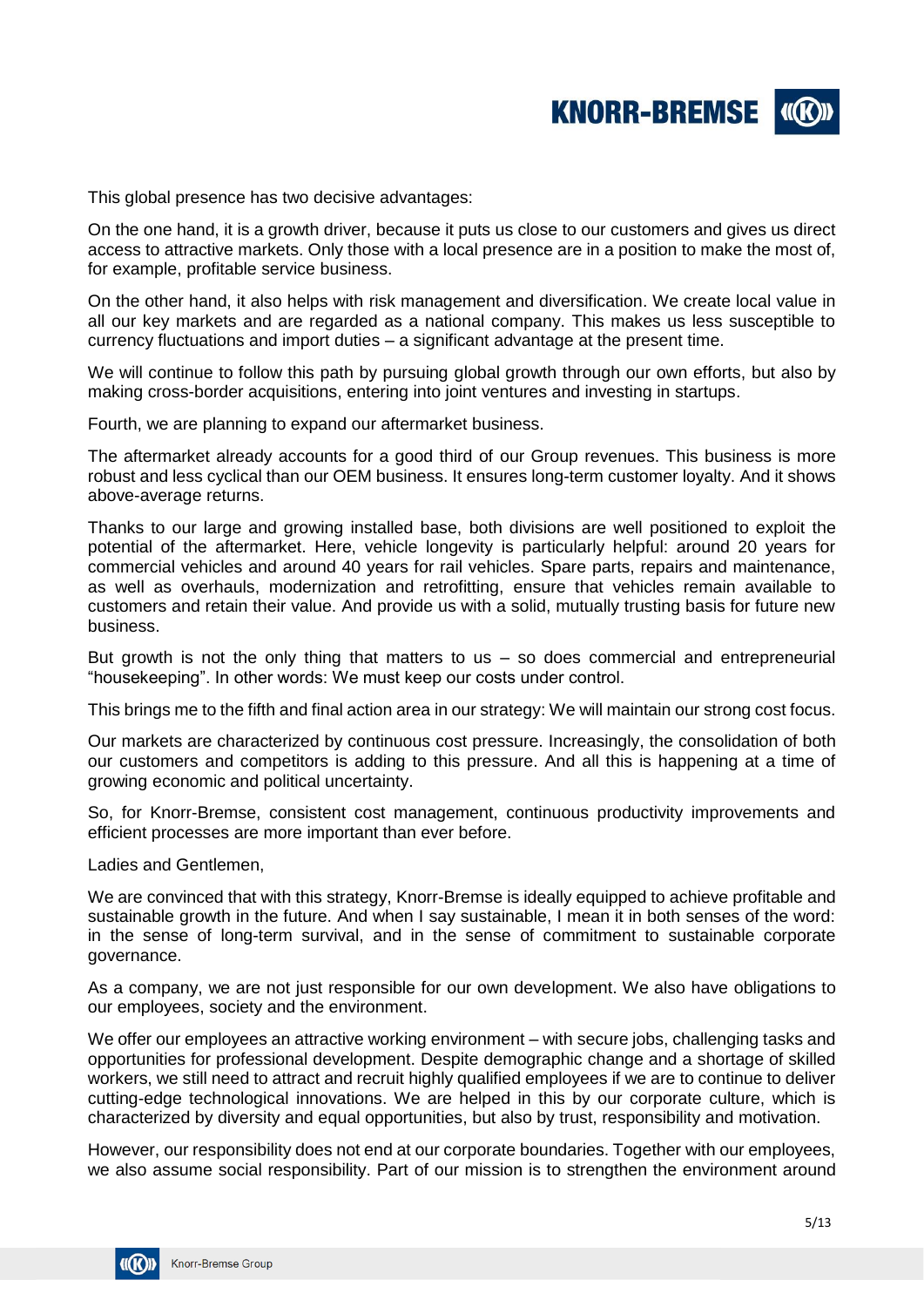

our sites and facilities, and build future prospects for people in need. Based on this conviction, Knorr-Bremse is engaged in social and societal projects worldwide, not least through the voluntary work of our employees.

Our contribution to environmental protection extends throughout the entire company. Energy efficiency, resource conservation and recyclability play an important role in our product development, manufacturing and logistical activities.

The sustainability of our business operations is also acknowledged outside Knorr-Bremse: Rating agency ISS-oekom awarded us prime status for our sustainability performance in 2018. This puts us in the top 20 percent of our peer group. These outstanding results are spurring us on to make sustainable action an integral part of all our corporate activities. Please take the time to read our sustainability report, which is available in the foyer.

Dear Shareholders,

As previously announced, let me now conclude by briefly sketching our outlook for the current financial year.

Knorr-Bremse has made a convincing start to the new year: Our figures for the first quarter promise plenty of further growth over the rest of the financial year. We are particularly optimistic in view of the dynamic growth of incoming orders. Orders in the first three months raised our order book to a new record level of EUR 4.7 billion.

Between January and March, we increased revenues by almost nine percent to EUR 1.7 billion. Once again, our two divisions and all our major regions contributed to this growth. This very clearly differentiates Knorr-Bremse's activities from other manufactured goods markets, especially the automotive sector.

Thanks to this strong revenue growth, we generated EBITDA of EUR 334 million in the first quarter of 2019. This represents a 13 percent increase, or 9 percent if we exclude the first-time application of IFRS 16. With a 19 percent margin, we were already halfway to our full-year forecast by the end of the first quarter.

These good figures underscore the fact that we are continuing to make very good progress this year despite the global economic slump. Consequently, we are optimistic about the future and have slightly raised our forecast for the current financial year.

For the year as a whole, we now expect revenues of between EUR 6.875 and 7.075 billion – EUR 75 million more than our previous forecast suggested. We also expect a margin in the range of 18.5 to 19.5 percent. Provided, of course, that the economic and political environment remains reasonably stable.

Ladies and Gentlemen,

The latest figures underscore Knorr-Bremse's outstanding business model. With our strategic positioning and financial strength, we have every opportunity to continue our profitable growth.

My colleagues on the Executive Board will now tell you more about the main focus of our activities, and which growth areas we expect to pursue in the rail and commercial vehicle markets.

First of all, I would like to hand over to Dr Wilder, who will tell us more about the Rail Vehicle Systems division.

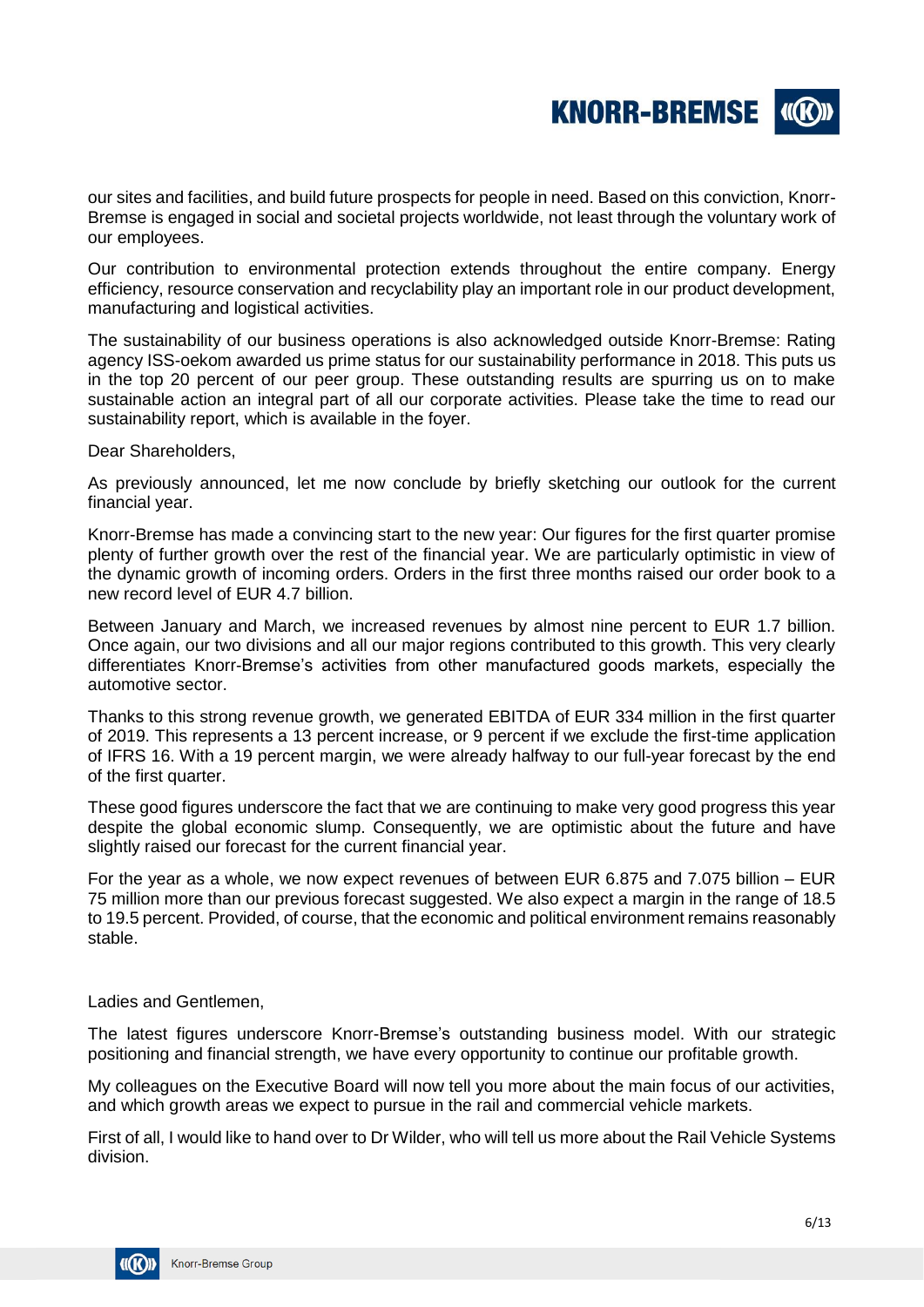

### **Dr. Jürgen Wilder, Member of the Executive Board**

Thank you very much, Mr. Heuwing.

Dear Shareholders and Shareholder Representatives,

Ladies and Gentlemen,

may I also wish you very warm welcome.

As you have just heard, 2018 was a very successful year for Knorr-Bremse. Our rail vehicle business made a major contribution to this. It is highly profitable and continues to show enormous potential for growth, both in the original equipment market and in the aftermarket. I would like to tell you a little more about this.

The division for which I am responsible aligns its activities with our Group strategy, thus with the four major megatrends already described by Mr. Heuwing.

Urbanization is a particularly important driver of rail transportation growth.

The global population is growing inexorably. And cities are growing with it. There are currently 33 megacities worldwide. These are cities with more than ten million inhabitants. In ten years or so, that figure will have risen to 44.

The metropolis of Delhi in northern India is such a megacity. With over 25 million inhabitants, it is the third largest metropolitan region in the world. And it continues to grow – currently by more than 2 percent per year.

This growth is pushing the urban infrastructure to its limits. As a result, traffic flow and the health of the general population are stalling. Roads and travel routes are more or less permanently congested. Furthermore, Delhi is regarded as the city with the highest levels of air pollution anywhere in the world. The city needs innovative transit solutions: fast, safe, clean, reliable means of transporting people and freight.

Nothing is so ideally suited to meet this need as rail transportation. In terms of efficiency, safety and climate protection, rail is clearly superior to road in urban areas. Metros, streetcars and monorails can transport more people in less time. By doing so, they protect conurbations from traffic congestion. The risk of accidents when traveling by rail is significantly lower than in road traffic. And trains operate with almost zero emissions.

Delhi now has a 373-kilometer (232-mile) metro network with eight lines that carry more than 3 million passengers each day.

And since January of this year, the "Aqua Line" has been relieving traffic in Noida, a city of 642,000 inhabitants in the Greater Delhi area. This entire metro line was built as an elevated railroad and then linked to the megacity's subway system.

Why am I telling you this? – Because Knorr-Bremse is making a significant contribution to the Aqua Line's efficiency and safety. The brake systems come from us and are particularly innovative – by perfectly transferring braking force to the railcar wheels, they optimize braking distances. This has two advantages: improved safety thanks to better control over braking distances. And tighter timing of railroad schedules – meaning greater transit capacity. In other words, the existing infrastructure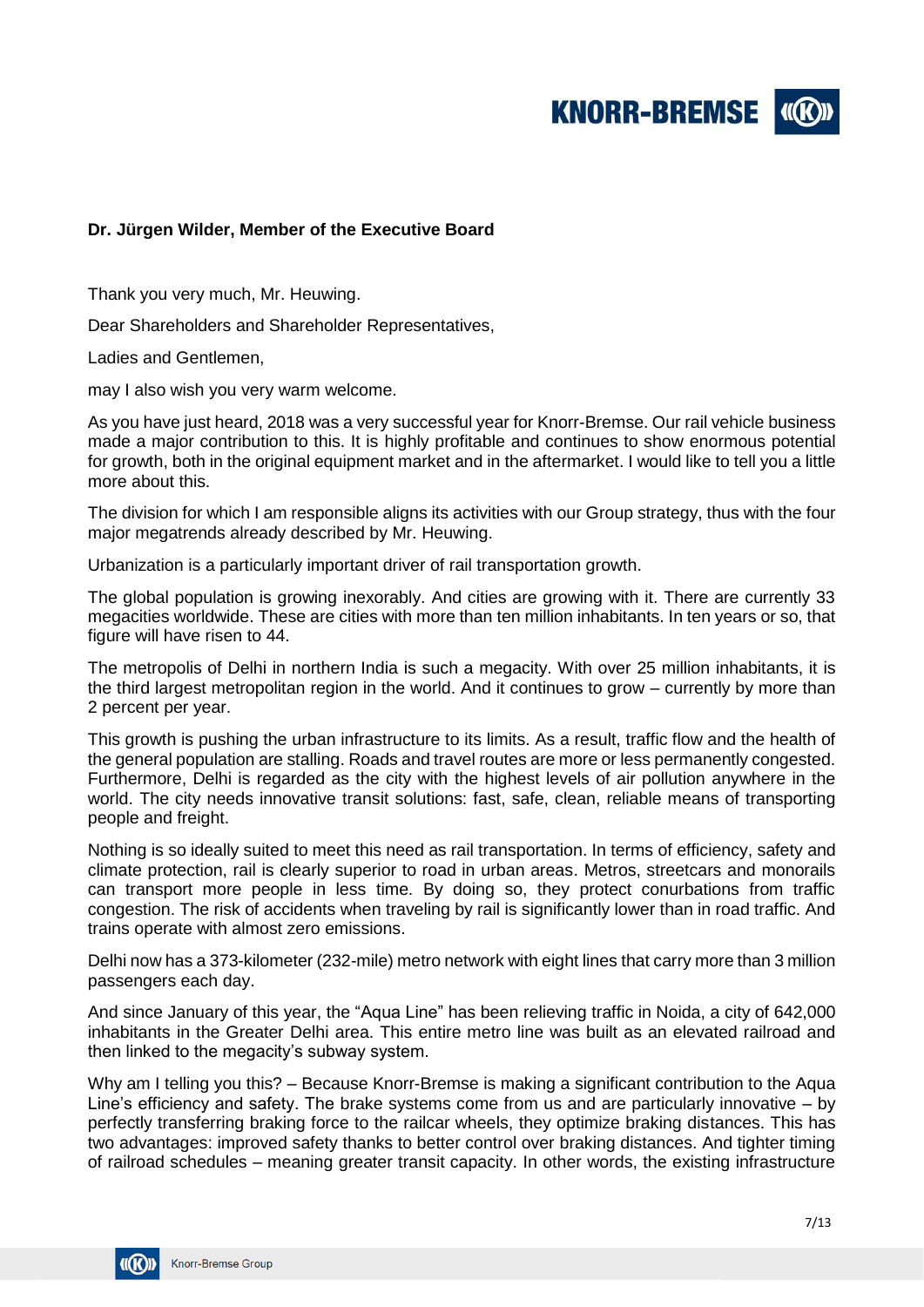

can be used more effectively, keeping the inevitable and ongoing expansion of the rail network within reasonable limits.

Delhi is one of many examples that makes it clear: Passenger traffic in Asian megacities, as well as intercity rail connections, offer us great opportunities for growth.

First, we are expecting our original equipment business to grow. Because prospective customers cannot simply ignore our expertise: We are the only company in the world that complies with all local rail regulations and standards.

Our customers trust us. With some of them, we already have partnerships built up over decades. This is also because we are always readily accessible: Thanks to our worldwide network of subsidiaries, we have a much greater local presence than our competitors – especially in growth markets.

We are involved in major infrastructure projects in capitals around the world. In China alone, we have won 26 metro projects. In Shanghai, for example, we are equipping around 700 vehicles with braking systems.

But we are not just a supplier of braking systems – even though we are the world's market and technology leader in this field.

We have a wide variety of technologies and solutions in our portfolio, with three things in common:

- 1. They enhance the safety and comfort of rail vehicle passengers,
- 2. They are difficult to copy, thus represent a business with comparatively high barriers to market entry, and finally
- 3. they deliver attractive margins.

Our range includes doors, HVAC systems, e-mobility solutions, and products for connected systems.

We are a technology leader in the door sector. Digitization is making doors smart. Simple doors are turning into networked entry systems that not only open and close, but also – for example – count passengers.

Data obtained in this way can be used for new services: from better axle load distribution and HVAC control through to value-added services for passengers. After all, which passenger would not find it useful to know which railcars still have free seats or standing room available before their train enters the station?

We are also becoming increasingly involved in the e-mobility sector. Many railroad lines in Germany have not yet been electrified. Diesel-powered trains still run on these lines, but they are becoming less and less popular. However, electrifying a railroad is an expensive infrastructure project that costs money and time. One highly feasible alternative could be to retrofit these trains with hybrid drives. Our subsidiary Kiepe Electric has suitable hybrid systems in its product portfolio.

Ladies and Gentlemen,

As the examples mentioned have already shown: The megatrends of urbanization, digitization and eco-efficiency are driving growth in the rail vehicle business. With our solutions, we are benefiting from the expansion of the rail infrastructure as well as its steadily increasing levels of utilization.

Let us now turn to the aftermarket business – Knorr-Bremse's second major growth market. This includes our spare parts, repair, maintenance and modernization business.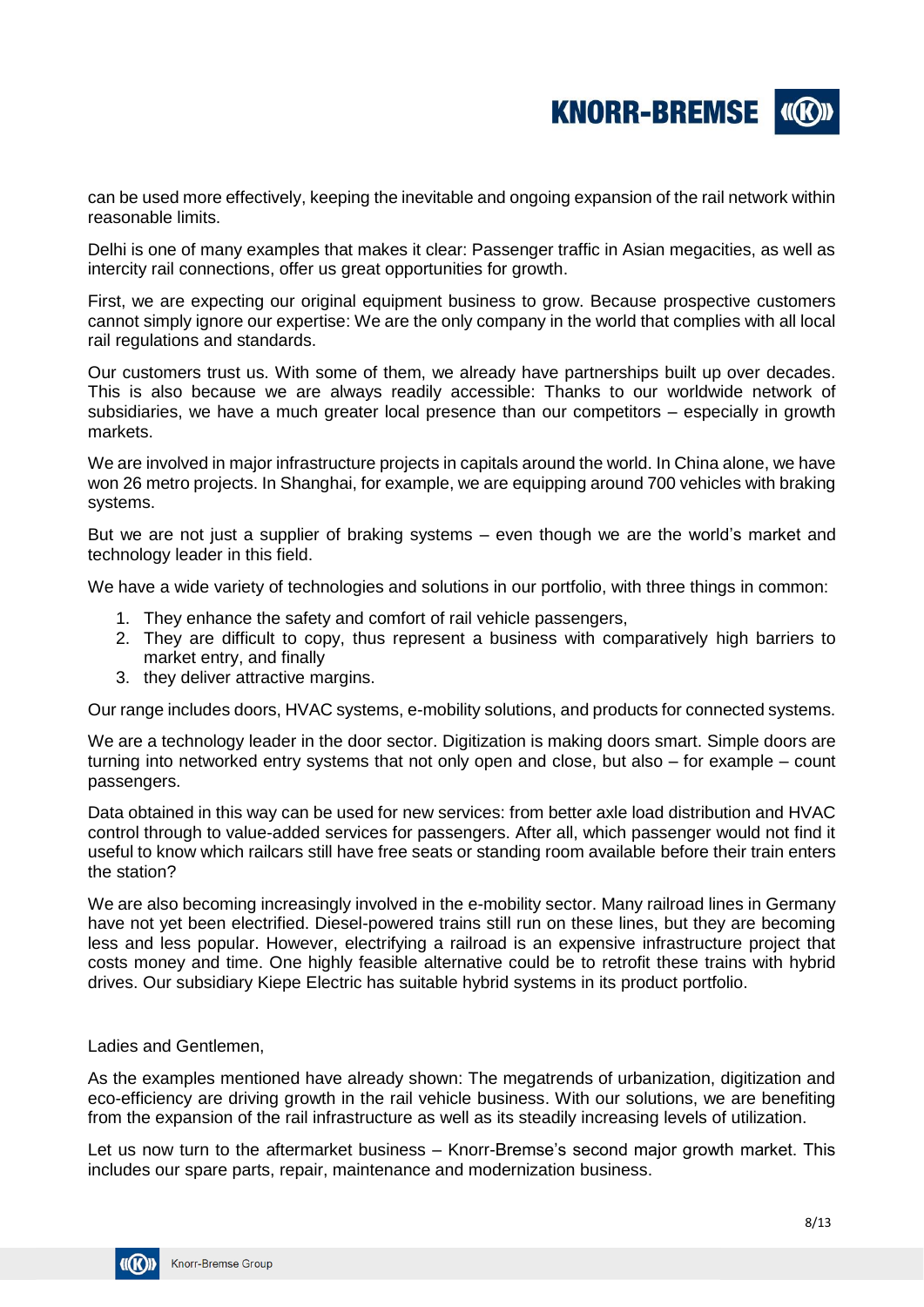

Our aftermarket business enhances customer loyalty and is also exceptionally profitable: In our experience, the aftermarket potential of braking systems for rail vehicles, calculated over the entire life cycle, is two to three times that of the respective original equipment.

Due to our large installed base of systems in vehicles, our aftermarket business will grow faster than our new business in the future. This will have a positive effect on our earnings.

We expect strong growth in our service business, above all in Asia. China alone already accounts for half of the high-speed trains in service worldwide. As an original equipment manufacturer, we have already benefited greatly from this strong growth. We are now optimistic that we will be able to play an equally active role in the aftermarket for this young – and still growing – installed base.

Service is a local business. With our worldwide presence, we are ideally positioned for this. We maintain 18 service facilities in China alone. Eight more are in the planning stage. Our worldwide mobile service and maintenance team – our Field Service – has 2,000 employees; 400 of them work in China. This means that we have significantly greater service power than our competitors, right from the start.

Our technologies are also enhancing mobility outside Asia. People cannot always see the difference, but they can sometimes hear it – in the Rhine Valley, for example, where we are helping Deutsche Bahn to retrofit its freight trains. We are fitting exceptionally quiet brake pads to the freight cars. These will reduce the noise pollution caused by rail freight traffic – with positive consequences for the acceptance of freight transportation, even in more densely populated regions.

However, the aftermarket business is not just about selling spare parts or retrofitting trains with new components. Increasingly, it includes digital services and totally new business models – involving predictive maintenance, for example. This is enabling us to optimize the life-cycle costs of our components in rail vehicles.

Ladies and Gentlemen,

As you can see: Our growth prospects in the rail vehicle sector are excellent. We are seeking to grow both organically and through targeted partnerships and acquisitions.

A current example is Rail Vision. Knorr-Bremse acquired shares in this Israeli startup three months ago. The technology developed by Rail Vision can identify obstacles on railroad tracks at distances of up to two kilometers. This makes the prospect of autonomous driving much more feasible. It can also be used to carry out much more targeted maintenance work on rail tracks than was previously possible. For example, their technology makes suggestions about where greenery should be cut away from the tracks because the vegetation is too close to the rail bed.

We also part with divisions when they no longer have any strategic value for us. We can only grow profitably if we do not allow ourselves to get bogged down, but consistently focus on our core competencies.

This is why we continuously review our existing corporate portfolio and dispose of businesses that are not paying for themselves or do not match our core competencies. Last year, for example, we sold our vehicle maintenance business in the UK and Sweden, as well as our simulator business in the UK and Australia.

Such active portfolio management is a vital part of maintaining healthy, sustainable growth.

Dear Shareholders,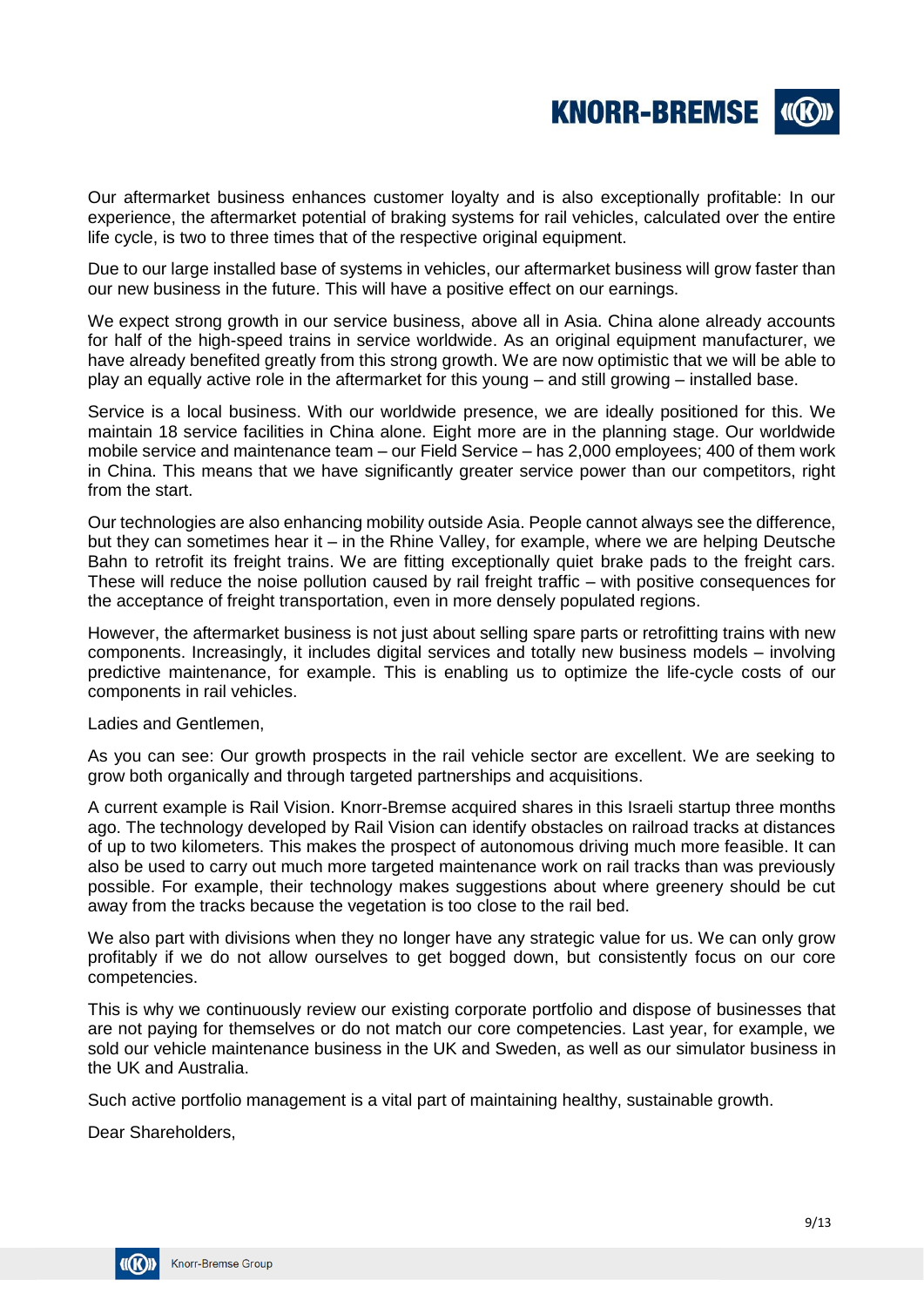

The Rail Vehicle Systems division is an exceptionally solid pillar underpinning Knorr-Bremse's business. With our solutions based on cutting-edge technology, we are in pole position to shape the future of rail mobility.

Thanks to our clear strategic positioning, our focus on core competencies and our global presence, we are benefiting from the rising demand in both our new business and our aftermarket business. This is enabling us to continue our profitable growth and offer you an attractive return on your capital.

That Knorr-Bremse is such an attractive investment is also due to the fact that we offer systems for two markets: rail vehicles and commercial vehicles. So it is high time that we also gave you an insight into our commercial vehicle business. I shall now hand over to my colleague, Dr. Laier.

### **Dr. Peter Laier, Member of the Executive Board**

Thank you very much, Dr. Wilder.

Dear Shareholders and Shareholder Representatives,

Ladies and Gentlemen,

It gives me great pleasure to speak to you today with the aim of giving you an insight into the business activities of the Commercial Vehicle Systems division.

As Dr. Wilder has just done for the rail vehicle market, I would like to concentrate on the growth drivers in our commercial vehicle business. They are:

- 1. current megatrends,
- 2. content per vehicle, that is, the share of our products in each commercial vehicle,
- 3. the acquisition of further market share, especially outside Europe, and
- 4. our aftermarket business.

My fellow speakers have already acquainted you with the megatrends upon which we are now focusing our business. They also play a key role in determining the strategy of the Commercial Vehicle Systems division.

Take the urbanization megatrend: Our Advanced Safety Systems are making a vital contribution to road safety in cities with high-density traffic. Driver assistance systems for commercial vehicles are helping to prevent accidents.

Let me give you an example: When trucks turn off to the nearside (so here in Germany, make a righthand turn) in urban traffic, they pose a potential hazard to pedestrians and cyclists. Because the driver cannot easily see the nearside flank of the truck, other road users are easily overlooked. This can result in serious – and unfortunately often fatal – accidents.

This is where Knorr-Bremse's Blind Spot Assistant comes into its own. By using visual and acoustic signals to alert the driver to potentially hazardous situations, it makes the turning process much safer. And just a fortnight ago, we presented our retrofittable Blind Spot Assistant. Thus, we already offer a technology that will make road traffic in cities much safer.

With our Advanced Safety systems, however, we are not just building our presence in urban environments, but anywhere that commercial vehicles are used. Due to their size and weight, commercial vehicles place particularly high demands on braking technology.

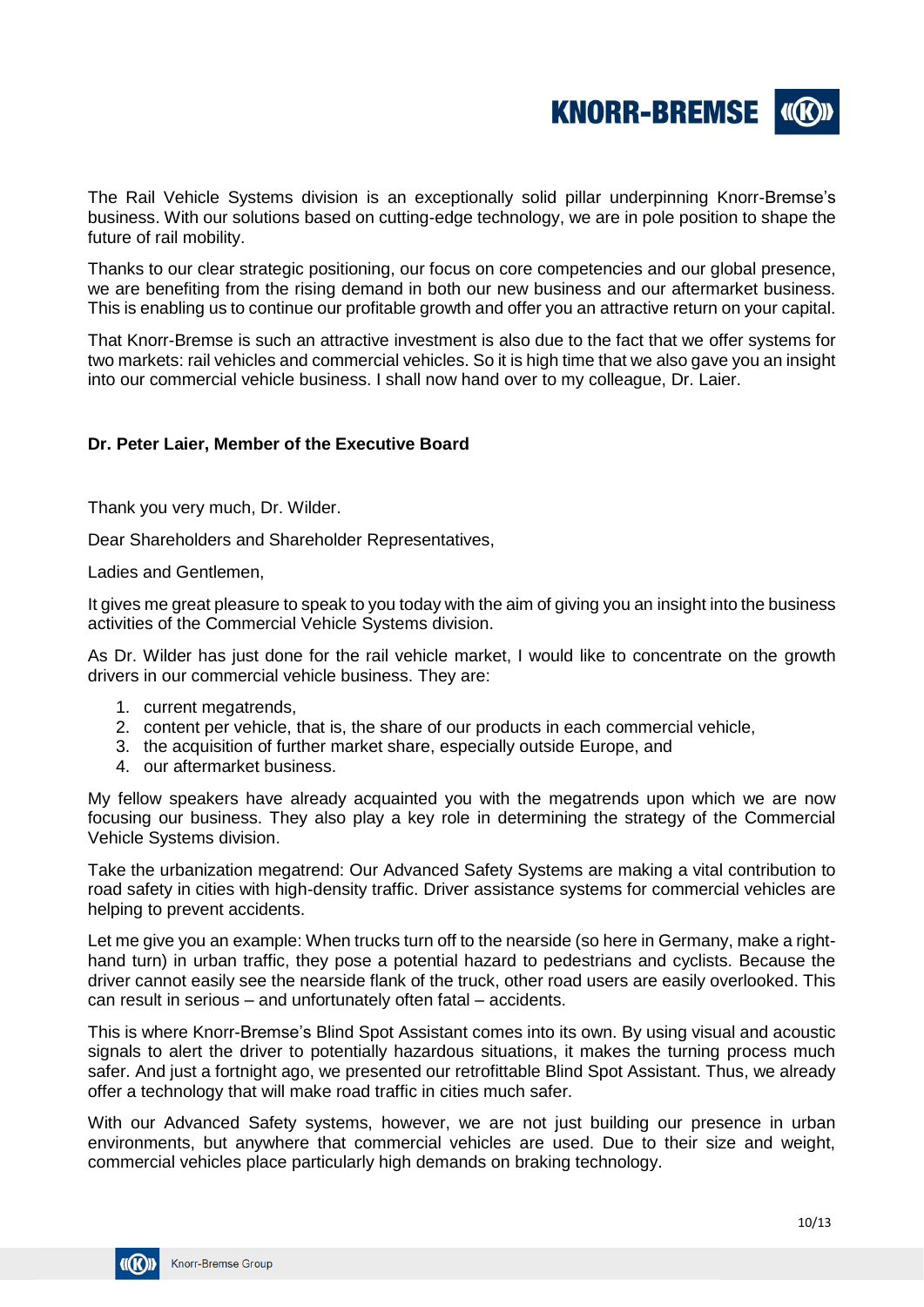

Last year, we introduced two new generations of disk brakes for commercial vehicles. With our new two-piston brake, which we will be launching toward the end of 2022, we are again setting performance and weight benchmarks. Our new single-piston brake will be available a year earlier. These two new generations of our bestseller represent the next chapter in our disk-brake success story. To date, we have sold over 40 million disk brakes.

Driver assistance systems are making a vital contribution to further improving road safety. We are a global leader in the development of driver assistance systems such as automatic emergency braking systems and lane departure warning systems.

Driver assistance systems are paving the way for automated driving – a megatrend on which we are exerting a formative influence. Last year, as part of this drive, we entered into a partnership with Continental AG. Together, we are developing automated driving systems. Thanks to our outstanding expertise in the driving dynamics of commercial vehicles, Knorr-Bremse is responsible for systems integration and for marketing complete systems to our customers.

Automated driving for commercial vehicles will come, because it makes sense for the transportation industry – thanks to longer operating times, fewer accidents and lower personnel costs. Studies show that by 2030, autonomous driving will increase trucks' productive operating time by up to 50 percent.

To develop highly automated driving solutions, there are three levels of automation to overcome: environment recognition, automated decision-making, and route planning coupled with actuation, by which I mean the transformation of a predefined route into automated vehicle motion using actuators such as steering and braking systems.

We have years of experience in developing brake systems and driver assistance systems such as ABS, ESP and traction control. In other words, we master the complex interaction of longitudinal and lateral dynamics in commercial vehicles like nobody else!

As a systems supplier, we can offer our customers all three of the above-mentioned levels of automation as a complete system for automated driving. Thanks to this expertise, we have been setting milestones on the road to highly automated freight transportation for years. With, for example, a self-driving truck prototype capable of carrying out complex maneuvers in goods yards. Or with the Highway Pilot system we presented at the last IAA Commercial Vehicles trade fair in Hanover, which enables trucks to drive on freeways in fully autonomous mode. With this know-how, we are ensuring that Knorr-Bremse has a special place in the growth market of the future.

As already mentioned, the key factors for automated driving in commercial vehicles are braking and steering.

Braking has always been one of Knorr-Bremse's core strengths. Since 2016, we have also been involved in the steering business. We are systematically expanding this line of business. For example, we have just completed the acquisition of the Commercial Vehicle Steering Systems division of Hitachi Automotive Systems in Japan and Thailand.

At Knorr-Bremse Steering Systems in Wülfrath, Germany, we have built up significant expertise in commercial vehicle steering, especially in development and project management. We want to nurture this expertise over the long term. While this means we will, unfortunately, have to close down our production operation, we intend to set up a Center of Excellence for Commercial Vehicle Steering Systems.

With our world-leading expertise in braking and steering systems, we can also provide the statutory levels of redundancy required by law – the redundant systems needed for automated driving.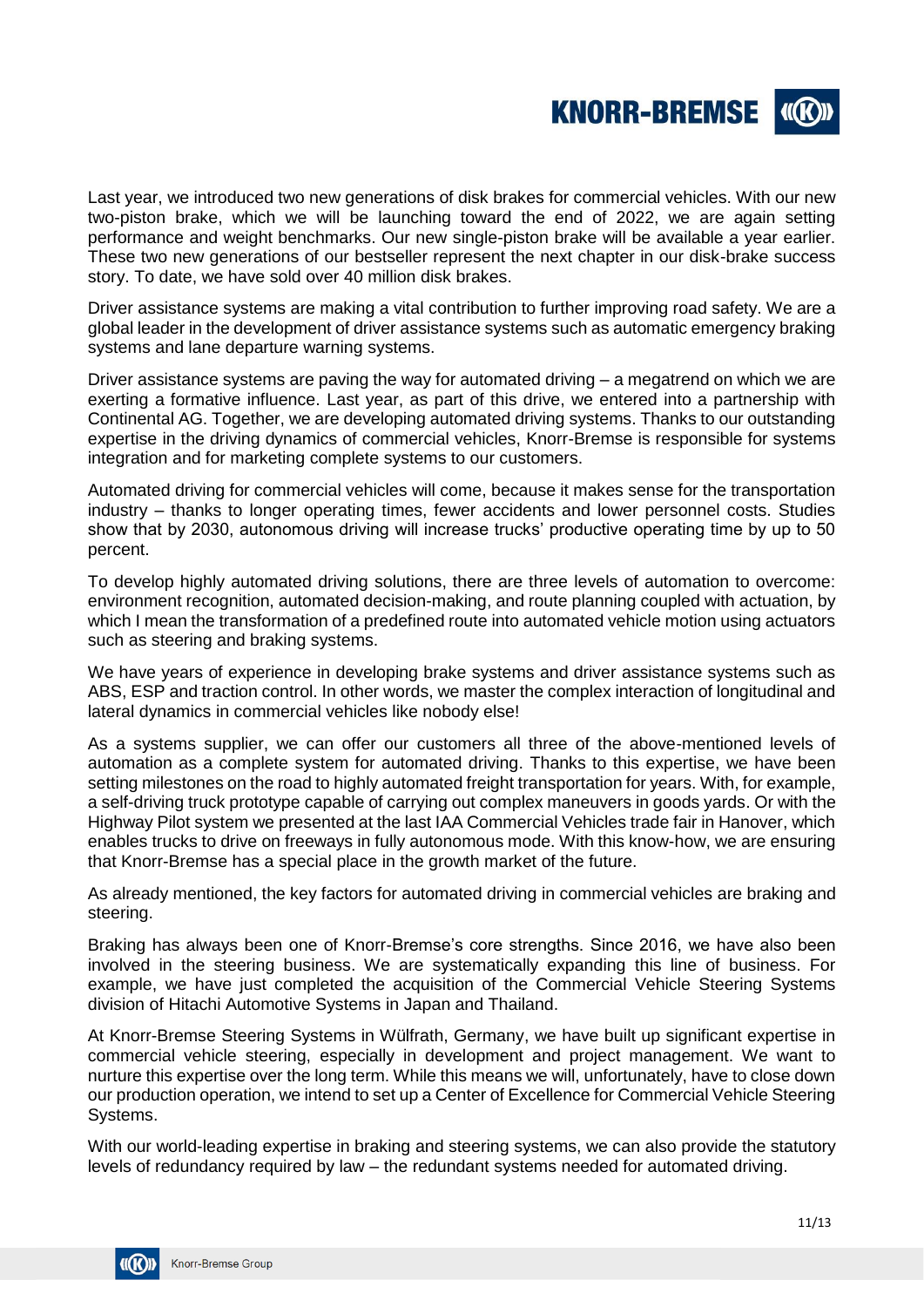

For example: If the steering fails in an automated truck, it is vital to ensure that the vehicle is still capable of maneuvering. You can, of course, achieve this by fitting a second steering system. But simply duplicating safety-critical systems would make automated commercial vehicles relatively expensive and certainly puts a question mark against their cost efficiency. Consequently, we have developed concepts that largely obviate the need to install two sets of identical components. In our example, smart brakes take over from the defective steering system by applying pressure to individual wheels to ensure that the vehicle remains safely maneuverable.

As you can see, Knorr-Bremse is playing a leading role in the ongoing development of automated commercial vehicles – and not just through our own products, but also through strategic acquisitions, partnerships and joint ventures.

Ladies and Gentlemen,

Two other megatrends – digitization and e-mobility – are also driving the growth of our commercial vehicle business. When commercial vehicles are connected to the outside world via telematics, individual trucks become part of a digitally networked logistics system. Our telematics solution, ProFleet Connect, enables fleet operators to optimize the coordination and utilization of their vehicles.

Eco-efficiency, an increasingly high priority for politicians and society as a whole, will also strengthen the trend toward e-mobility in the commercial vehicle segment. And Knorr-Bremse is in a very promising position to make the most of this trend. We already have suitable solutions for braking, steering and driver assistance systems capable of meeting the growing demand for electrically driven commercial vehicles. After all, we can draw on our Rail Vehicle Systems division's many years of experience with electric drives and the bus electrification expertise of our subsidiary Kiepe Electric. We are currently exhibiting a practical example of their work in the foyer, in the form of an electric bus.

Dear Shareholders,

Enough of megatrends – let us now focus on the second growth driver in the commercial vehicle market: content per vehicle.

If we are to continue to grow in the future, we cannot just rely on a steady increase in the number of commercial vehicles. For the most part, production rates have stayed constant. In China, they have even declined slightly since last year.

If, despite this, we want to expand our business, we must increase the share of our products in commercial vehicles – that is to say, our content per vehicle.

Here, legislation is our friend, as more and more safety and environmental regulations are – quite rightly – imposed on commercial vehicles. In China, for example, many commercial vehicles will need to be equipped with ESP and automatic emergency braking systems in the future. In the early 2020s, India will also introduce a stricter emissions regulation comparable to our Euro 6 standard. This will work to our advantage. Based on our experience in Europe, we have the right technologies on offer to provide our customers around the world with the system solutions they need.

Currently, our content per truck in Europe and North America is significantly higher than it is in Asia. But as statutory and regulatory norms are harmonized, we expect to see significant growth outside Europe in particular – as we continue to expand our range of products for commercial vehicles, and as we gain additional market share.

And this brings me to our third growth driver.